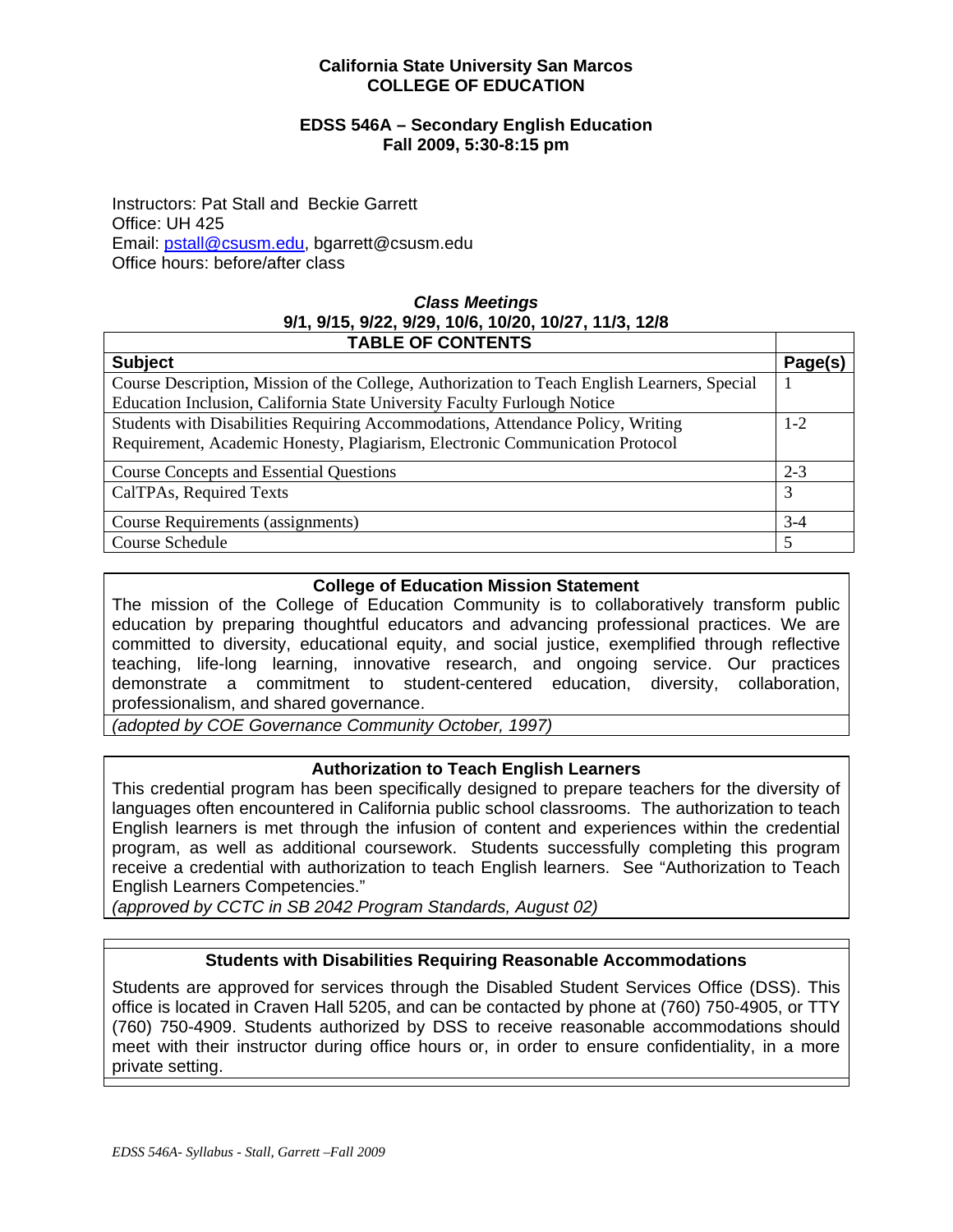#### **California State University Faculty Furlough**

You have heard that CSU has mandated that steps be taken to reduce expenditures for the 2009-2010 school years. The Faculty has agreed to take furlough days to implement the reduction and to help avoid faculty/staff lay-offs. Your instructors have been required to identify the dates within the school year that will be furlough days and certify that no work will be done those days to satisfy legal and ethical requirements of the Calif. Labor Code. Your instructors will make every effort to ensure you receive the quality education you are due here at CSUSM.

## **College of Education Attendance Policy**

Due to the dynamic and interactive nature of courses in the CoE, all students are expected to attend all classes and participate actively. At a minimum, a student must attend more than 80% of class time, or s/he may not receive a passing grade for the course at the discretion of the instructor.

*For this course:* **If you miss more than 2 sessions, you will not pass the course.** If you miss 2 sessions, you are not eligible for an "A." If extenuating circumstances occur, the student should contact the instructor as soon as possible to make appropriate arrangements. Notification of an absence does not constitute an excuse.

#### **All University Writing Requirement**

Every course at the university must have a writing requirement of at least 2500 words. This course meets that requirement through the lesson plan, reading reflections, case study, and TPE reflective statements.

#### **CSUSM Academic Honesty Policy**

"Students will be expected to adhere to standards of academic honesty and integrity, as outlined in the Student Academic Honesty Policy. All written work and oral presentation assignments must be original work. All ideas/materials that are borrowed from other sources must have appropriate references to the original sources. Any quoted material should give credit to the source and be punctuated with quotation marks.

Students are responsible for honest completion of their work including examinations. There will be no tolerance for infractions. If you believe there has been an infraction by someone in the class, please bring it to the instructor's attention. The instructor reserves the right to discipline any student for academic dishonesty in accordance with the general rules and regulations of the university. Disciplinary action may include the lowering of grades and/or the assignment of a failing grade for an exam, assignment, or the class as a whole."

Incidents of Academic Dishonesty will be reported to the Dean of Students. Sanctions at the University level may include suspension or expulsion from the University.

## **Plagiarism:**

As a professional educator and a credential candidate, it is expected that you will do your own work, and contribute equally to group projects and processes. Plagiarism or cheating is unacceptable under any circumstances. If you are in doubt about whether your work is paraphrased or plagiarized see the Plagiarism Prevention for Students website http://library.csusm.edu/plagiarism/index.html. If there are questions about academic honesty, please consult the University catalog.

#### **Electronic Communication Protocol**

Electronic correspondence is a part of your professional interactions. If you need to contact the instructors, e-mail is often the easiest way to do so. It is our intention to respond to all received e-mails in a timely manner. E-mail and on-line discussions are a very specific form of communication, with their own nuances and etiquette. Because e-mail is convenient and is used for both personal and professional purposes, you should be mindful of courtesies and limitations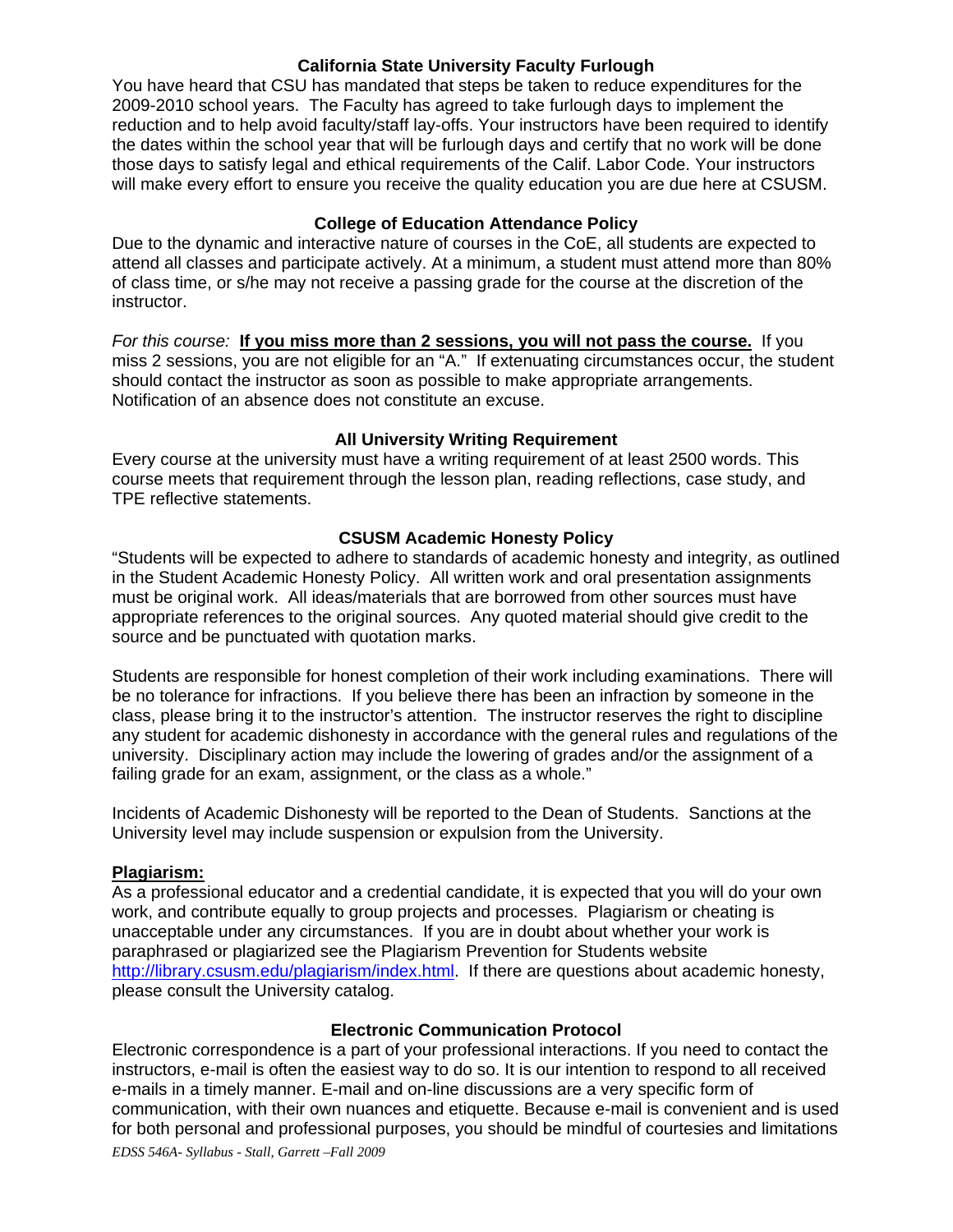with regard to professional e-mail. You should not expect immediate responses to e-mail at any time, especially to queries posted on weekends and holidays, late at night, or early in the morning.

Reading and responding to e-mail takes a great deal of time. Often the response is more involved and complicated than can be adequately conveyed in e-mail form. If you have a multifaceted question or issue, it would probably be best to have a verbal discussion face to face or on the phone. E-mail sent in all upper case (or lower case) letters, major typos, slang, salutations that are very personal, etc. often communicate more than the sender originally intended. With that said, please be mindful of all e-mail and on-line discussion messages you send to your colleagues, to faculty members in the College of Education, or to persons within the greater educational community. All electronic messages should be crafted with professionalism and care.

Things to consider:

- Would I say in person or on the phone what this electronic message specifically says?
- How could this message be misconstrued?
- Can this message wait until I see the recipient in person?
- Does this message represent my highest self?
- Am I sending this electronic message to avoid a face-to-face conversation?

Most importantly, recognize that emotionally-charged messages never achieve the effect for which the author had hoped. E-mail messages based on anger, frustration, and sarcasm more often than not achieve the result of damaging the writer's professional and personal reputation. Before sending such a message ask youself if you would send this to a parent, a principal, or a school board member. Likewise, if there is ever a concern with an electronic message sent to you, please talk with the author in person in order to correct any confusion. The best advice is to wait 48 hours before sending or replying to any emotionally-charged e-mail. In that time period, you will likely have developed a more professional approach, and hopefully, have concluded that the matter should be pursued in person or not at all.

#### **Course Description**

This course is designed in a seminar format to focus intensively on the discipline of English/Language Arts. In this course, students will explore theories and strategies for teaching all facets of language arts: speaking, listening, reading, writing, thinking, and collaborating (although these are artificial separations), paying particular attention to scaffolding student learning for access and success. Students will be required to apply their learning in related assignments and fieldwork experiences during student teaching and/or observations.

## **Course Prerequisite**

Admission to the Single Subject/CLAD Teacher Credential Program.

## **Concepts and Essential Questions**

## **Know your students (Introduction, chs. 1, 2)**

How will you get to know your students?

How will this knowledge enhance your teaching and your students' learning? How will you apply and implement this knowledge into your curriculum and your pedagogy? What place does knowledge of your students have in the scaffolding of learning? How and why will you form relationships and communication lines with parents?

## **Social justice in your English classroom (chs. 17, 18, 25)**

What does an effective learning environment in your classroom look like, feel like? How will you develop a community of learners that is inclusive? How will you teach respect through your actions and through your curriculum?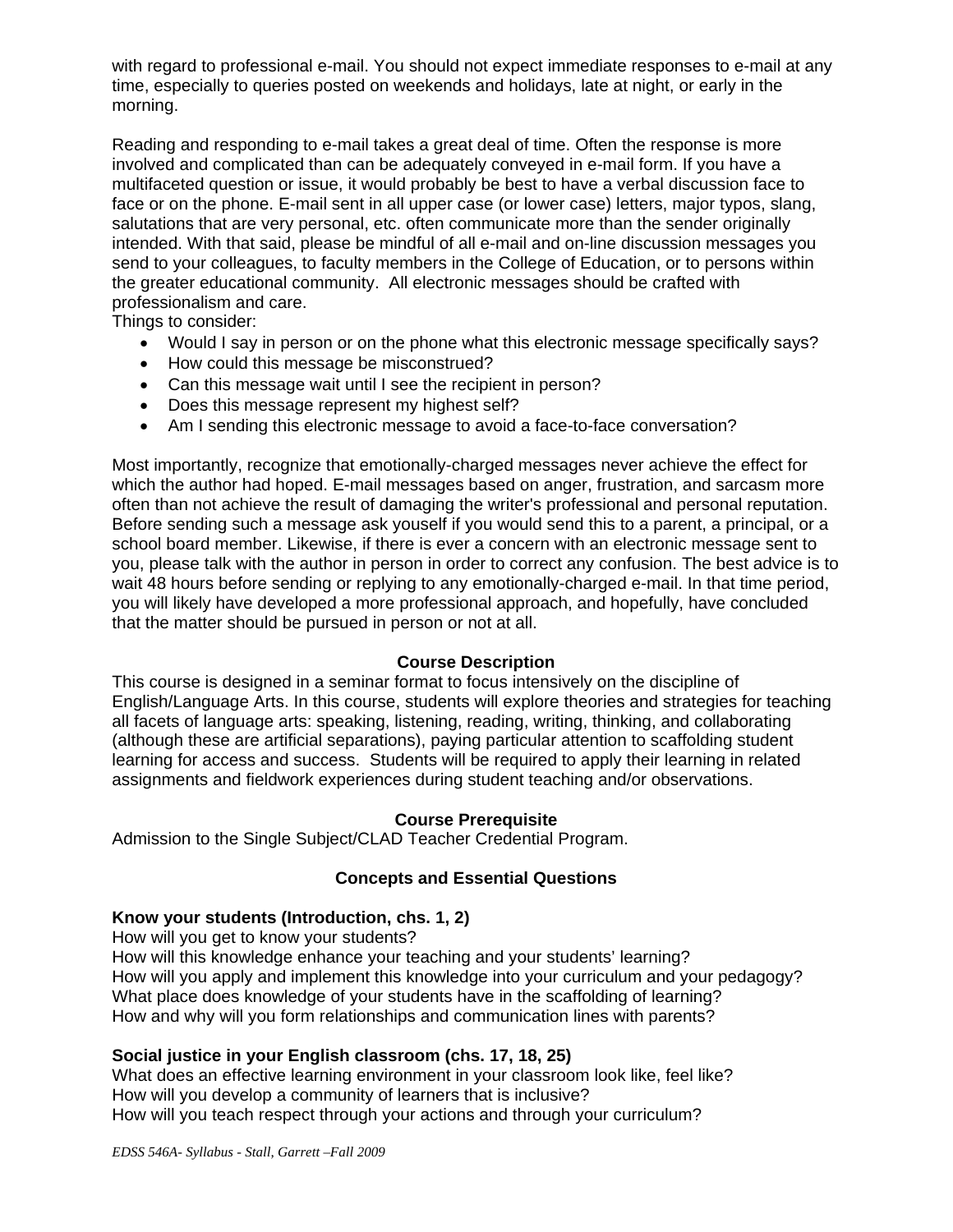How will you ensure that your classroom is student-centered? What place and effect will gender, race, and culture have on learning in your English classroom?

# **Organization and management (chs. 1, 7, 23, 24,)**

What is the effect of your planning and organization on your students' learning? How will you manage the paper load and provide appropriate and helpful feedback for 175+ students?

What role will students play in your organizational and management plan? How will you organize yourself so that you have a life outside your classroom?

## **Academic components of the English classroom (chs. 4, 5, 6, 7, 8, 11)**

What is the place of vocabulary in your English classroom?

What is the place of grammar in your English classroom?

 proficiency? What effective, research-based approaches will you use for developing your students' writing

How will you teach students to be independent, critical readers and comprehenders? How will you know students understand and are progressing?

How will you model the [real life power] of lifelong reading, a well developed vocabulary, and strong writing skills?

# **Critical thinking (chs. 9, 19)**

What is the role of inquiry in your English curriculum?

How will you use questioning to scaffold understanding and encourage your students' critical thinking?

How do conversation and writing help your students to think?

## Transforming the English classroom for the 21<sup>st</sup> century (chs. 2, 3, 10, 16, 21, 22, 26, 27)

How will you engage in professional conversations and discussions with colleagues, administrators, and policy makers to effect change in the curriculum?

What expectations do you have for all of your students to become proficient readers and writers as requisites for navigating the 21<sup>st</sup> Century?

## **Teacher Performance Expectation Competencies**

This course is designed to help teachers seeking the Single Subject Credential to develop the skills, knowledge, and attitudes necessary to assist schools and districts in implementing an effective program for all students. The successful candidate will be able to merge theory and practice in order to realize a comprehensive and extensive educational program for all students.

## **California Teacher Performance Assessment (CalTPA)**

Beginning July 1, 2008 all California credential candidates must successfully complete a stateapproved system of teacher performance assessment (TPA), to be embedded in the credential program of preparation. At CSUSM this assessment system is called the CalTPA or the TPA for short.

To assist your successful completion of the TPA a series of informational seminars are offered over the course of the program. TPA related questions and logistical concerns are to be addressed during the seminars. Your attendance to TPA seminars will greatly contribute to your success on the assessment.

Additionally, COE classes use common pedagogical language, lesson plans (lesson designs), and unit plans (unit designs) in order to support and ensure your success on the TPA and more importantly in your credential program.

*EDSS 546A- Syllabus - Stall, Garrett –Fall 2009*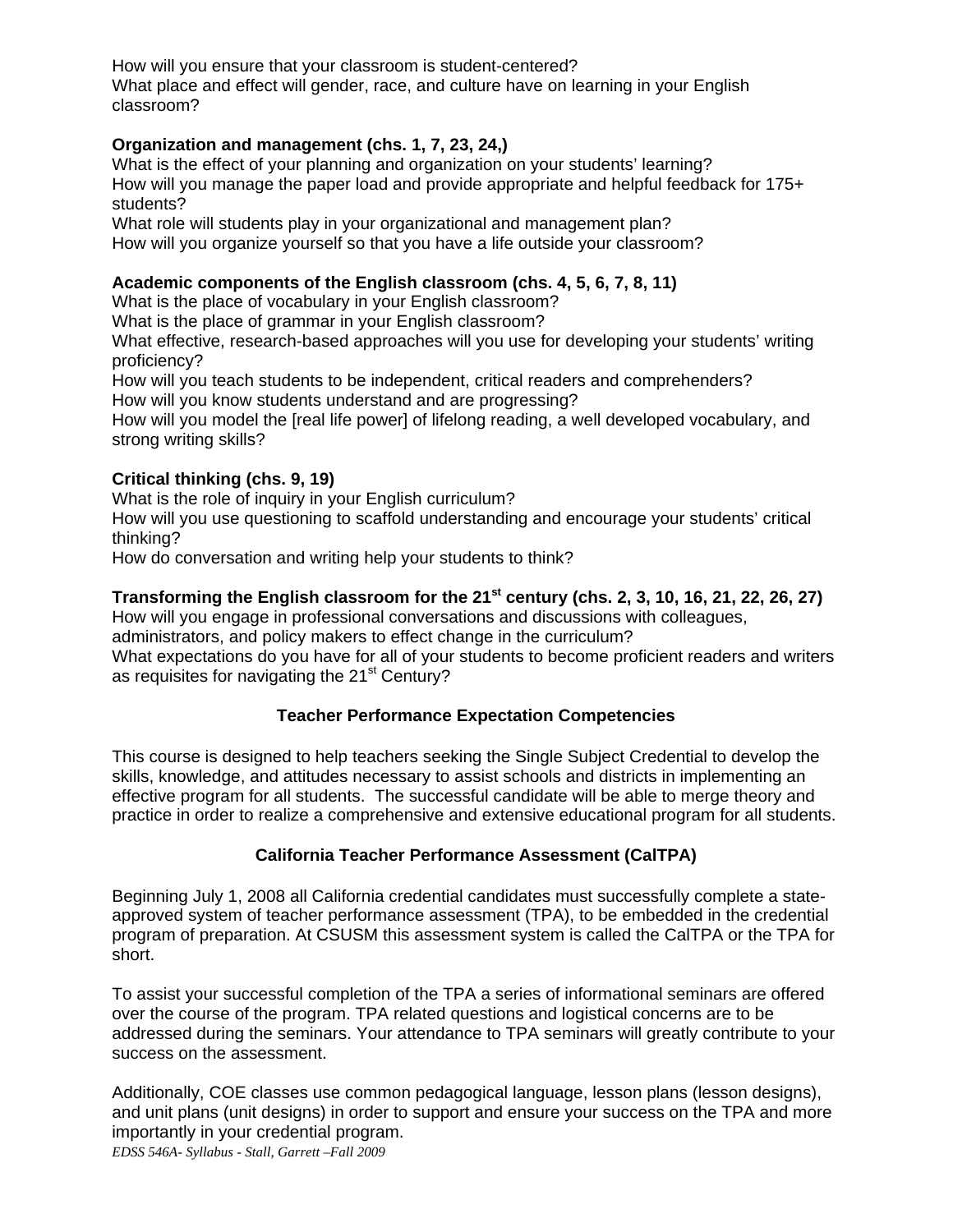The CalTPA Candidate Handbook, TPA seminar schedule, and other TPA support materials can be found on the COE website provided at the website provided: http://www.csusm.edu/coe/CalTPA/ProgramMaterialsTPA.html

#### **Required Texts**

Burke, Jim. *The English Teacher's Companion.* Portsmouth: Boynton/Cook, 1999. CDE. *California English--Language Arts Content Standards.* Sacramento: California Dept. of Education, 1998. (**You can get these on-line: www.cde.ca.gov)**  Join NCTE. Request Language arts or English Journal

#### **Course Requirements**

Thoughtful participation – 10 Reading responses – 30 Unit plan – 35 Writing sample and revision – 25

- **Reading Responses/Essential Questions: In order to have effective discussions** within our classroom, you will be asked to come to class prepared with the readings for the week. You will hand in reading responses in the format assigned in class or in the course syllabus. *All reading responses should be typed unless the format does not lend itself to word processing.*
- **Sample writing and revision of one piece of writing:** You will be asked to work through the writing process to create a memoir/personal narrative. The purpose of this essay is to help us learn how to conduct effective writer's workshops that you can use in your own English classrooms. To receive full credit, you will need to bring in a completed final packet that contains (1) the rough draft, (2) the final revised essay based on the feedback you received from your colleagues, (3) one typed paragraph explaining in detail the changes you made to your first draft based on the peer-feedback, and (4) a one-two paragraph description of your experience in the writer's workshop and how you might use this experience in your own classroom.
- • **Unit Overview and Lesson Design:** You will write an in-depth lesson based on a concept and standard(s) you will be teaching in CPI. You will provide a brief overview of the unit in which the lesson will be taught in addition to the specific lesson design. The purpose of this assignment is to get you comfortable using the strategies we will have discussed and explored throughout the class. Use the EWRC format we will discuss in this class or the lesson plan template you learn in EDSS 511. We will model several strategies in class and discuss in depth how to plan effective Language Arts lessons and units.
- • **Thoughtful participation:** Being a teacher involves more than planning lessons and delivering instruction. You must be able to articulate the reasons behind your curricular decisions, to advocate for students, and to defend policies about which you feel strongly. Engaging in professional conversations with parents, administrators, other teachers, and the public is imperative for teachers today. To that end, we expect that each student will participate actively and thoughtfully in each class session.

**Late work** will not be accepted. If you must be absent, your work shall be submitted by the beginning of the class in which it is due.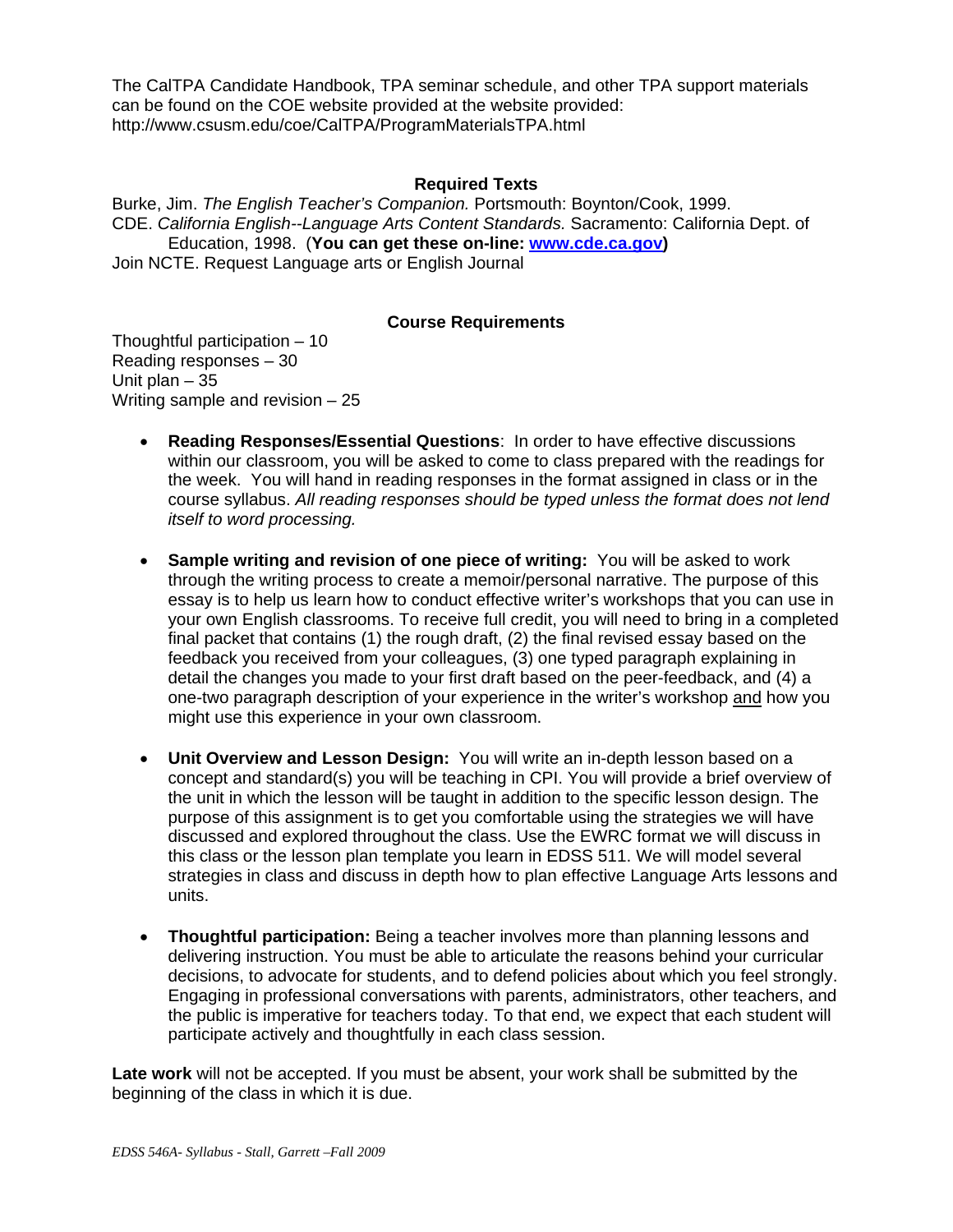# **Tentative Class Schedule**

Although this schedule is carefully planned, the instructors reserve the right to make changes based on unforeseen circumstances and teachable moments.

| <b>Date</b> | <b>Topic</b>                                                                                  | <b>Your Responsibilities</b>                                                                                                                                                                                                                                                                                               |  |  |  |
|-------------|-----------------------------------------------------------------------------------------------|----------------------------------------------------------------------------------------------------------------------------------------------------------------------------------------------------------------------------------------------------------------------------------------------------------------------------|--|--|--|
| 9/1         | Introductions,<br>Community building,<br>meeting Jim Burke                                    | Read: Introduction in Burke p. xiii<br>Due: Reading Response 1: Highlight a quote from<br>each bold-faced section that is particularly interesting<br>to you and be prepared to share with a small group<br>why you selected that particular quote.<br>Be there, be on time, bring your text.                              |  |  |  |
| 9/15        | Know your students<br>Writing Workshop,<br>Mini lessons                                       | Read: Ch. 22, 25, 27<br>Due: Reading response 2: highlight a quote from<br>each section in the chapters. Create a "ticket to<br>class" that includes three questions you can pose to<br>a discussion group next week.<br>Complete the life graph activity on p. 253.                                                       |  |  |  |
| 9/22        | Writing practices                                                                             | <b>Read: Ch. 2, 7</b><br>Due: Reading Response 3<br>Bring draft of personal narrative to share with a<br>writing group.                                                                                                                                                                                                    |  |  |  |
| 9/29        | Reading practices                                                                             | Read: Ch. 3, 4.<br>Due: Reading Response 4: completion of reading<br>guide and Revised Personal Narrative                                                                                                                                                                                                                  |  |  |  |
| 10/6        | Lesson and Unit<br>Planning<br>Assessment<br><b>ERWC</b>                                      | Read: Ch. 10 & Ch. 11<br>Due: Reading Response 5, (TBA)                                                                                                                                                                                                                                                                    |  |  |  |
| 10/20       | Inquiry, critical thinking,<br>and discovery (Socratic<br>seminars and literature<br>circles) | <b>Read: Ch. 8 &amp; 9</b><br>Due: Reading Response 6; (TBA)<br>Bring in draft of lesson/unit plan you will be teaching.                                                                                                                                                                                                   |  |  |  |
| 10/27       | <b>Ethics</b>                                                                                 | <b>Read: Ch. 19</b><br>Due: Unit/lesson plan                                                                                                                                                                                                                                                                               |  |  |  |
| 11/3        | Teaching vocabulary<br>and grammar<br>More on mini lessons<br>and "as needed"<br>lessons      | <b>Read: Ch. 5 &amp; 6</b><br>Reading Response 7: Summarize in one paragraph<br>how Burke teaches grammar and vocabulary. Survey<br>3 teachers at your school and ask them how they<br>teach grammar and vocabulary and why they teach it<br>that way. Which of these methods do you want to try<br>this semester and why? |  |  |  |
| 12/8        | <b>Reflection and Planning</b><br>for next semester                                           | Read: Ch. 24, 25<br>Due: In your notebook, respond to bulleted<br>questions on p. 447                                                                                                                                                                                                                                      |  |  |  |